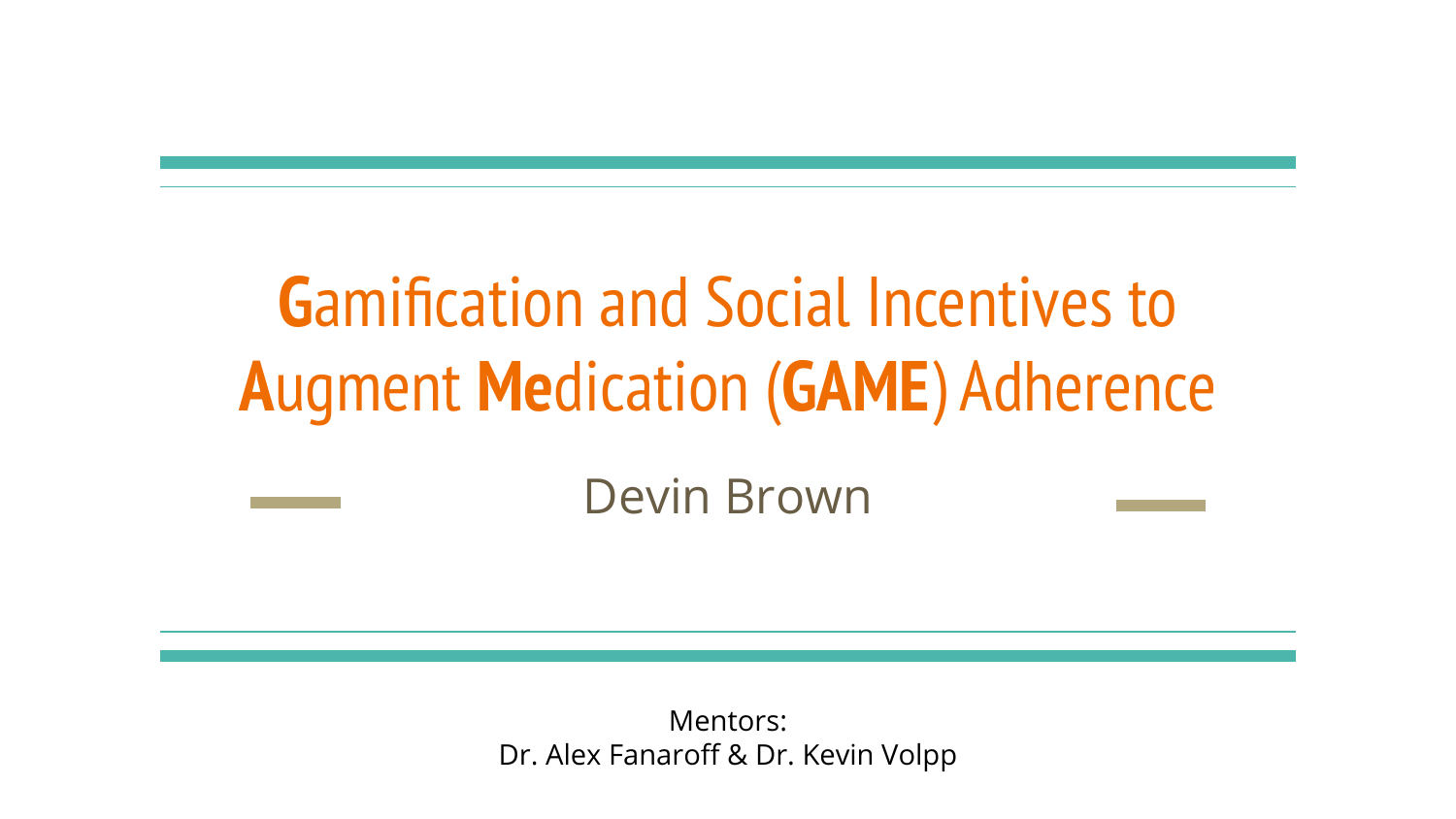## **Center for Health Incentives and Behavioral Economics (CHIBE)**

**Mission**: use behavioral economics to reduce disease burden of major U.S. public health issues

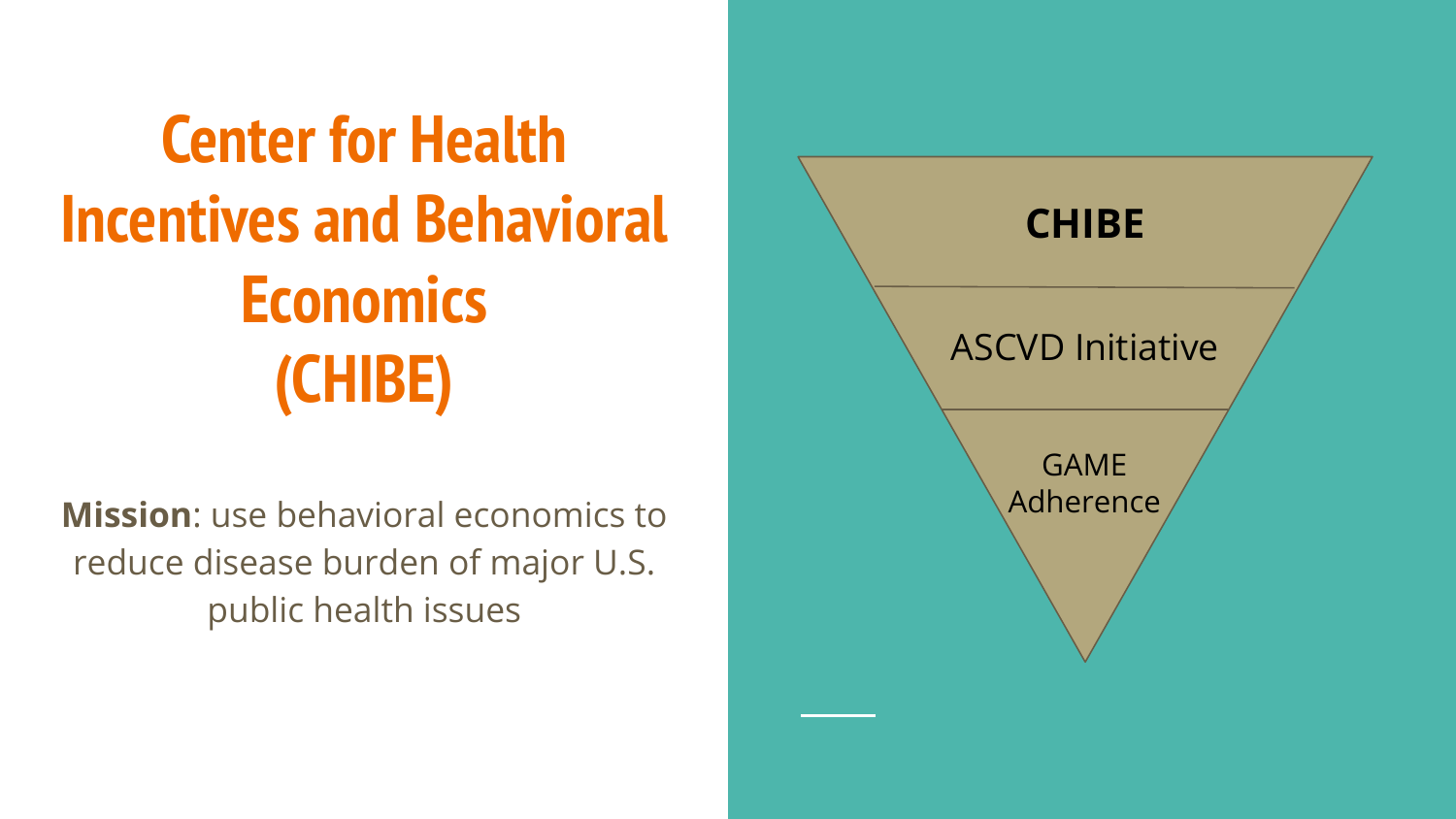## **Atherosclerotic Cardiovascular Disease (ASCVD) Initiative**

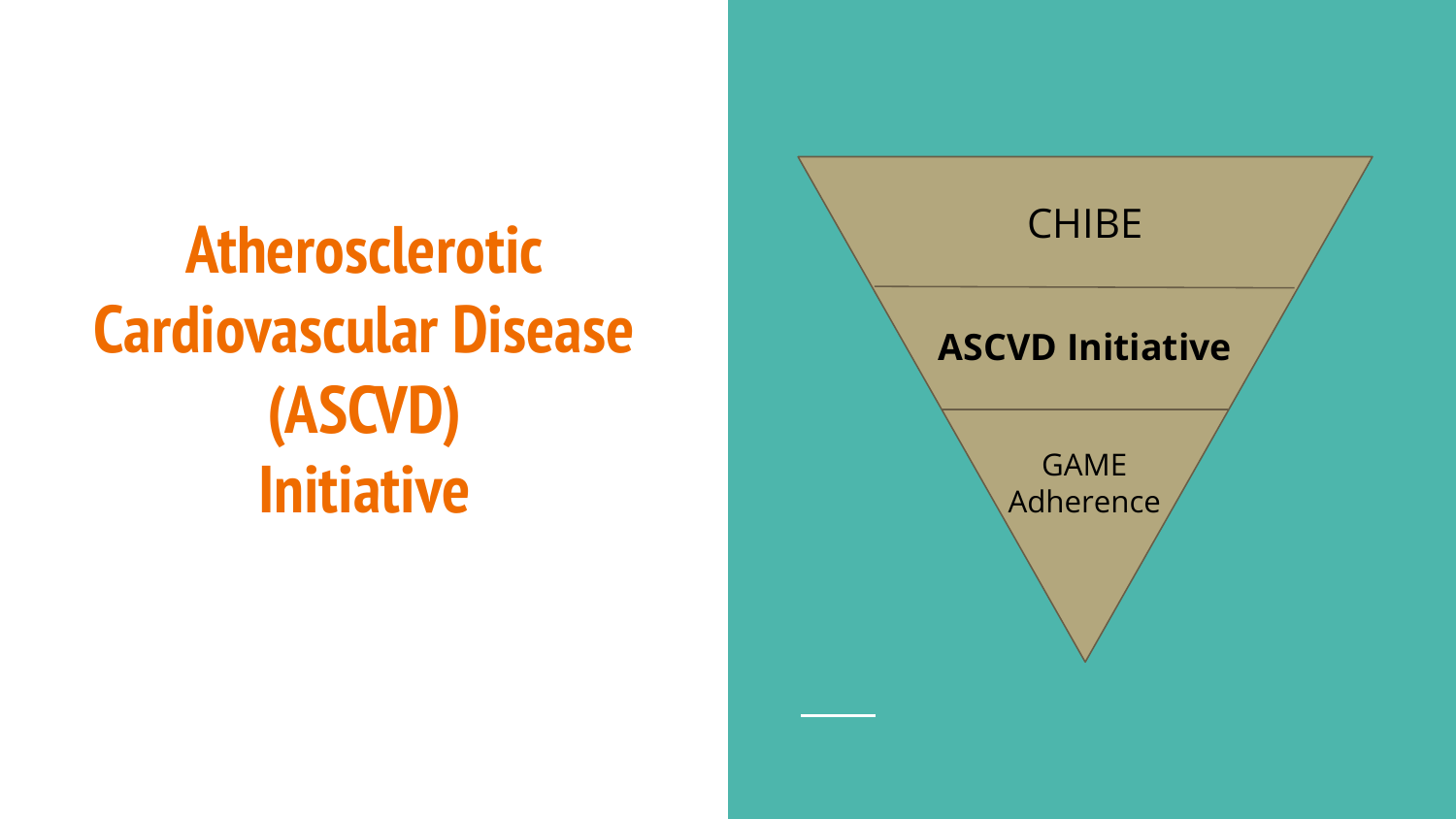### **Atherosclerotic Cardiovascular Disease**

Source: Johns Hopkins Medicine



- Group of conditions caused by a build-up of plaque in arterial walls
	- Conditions include, but not limited to, heart attacks, ischemic stroke, and peripheral artery disease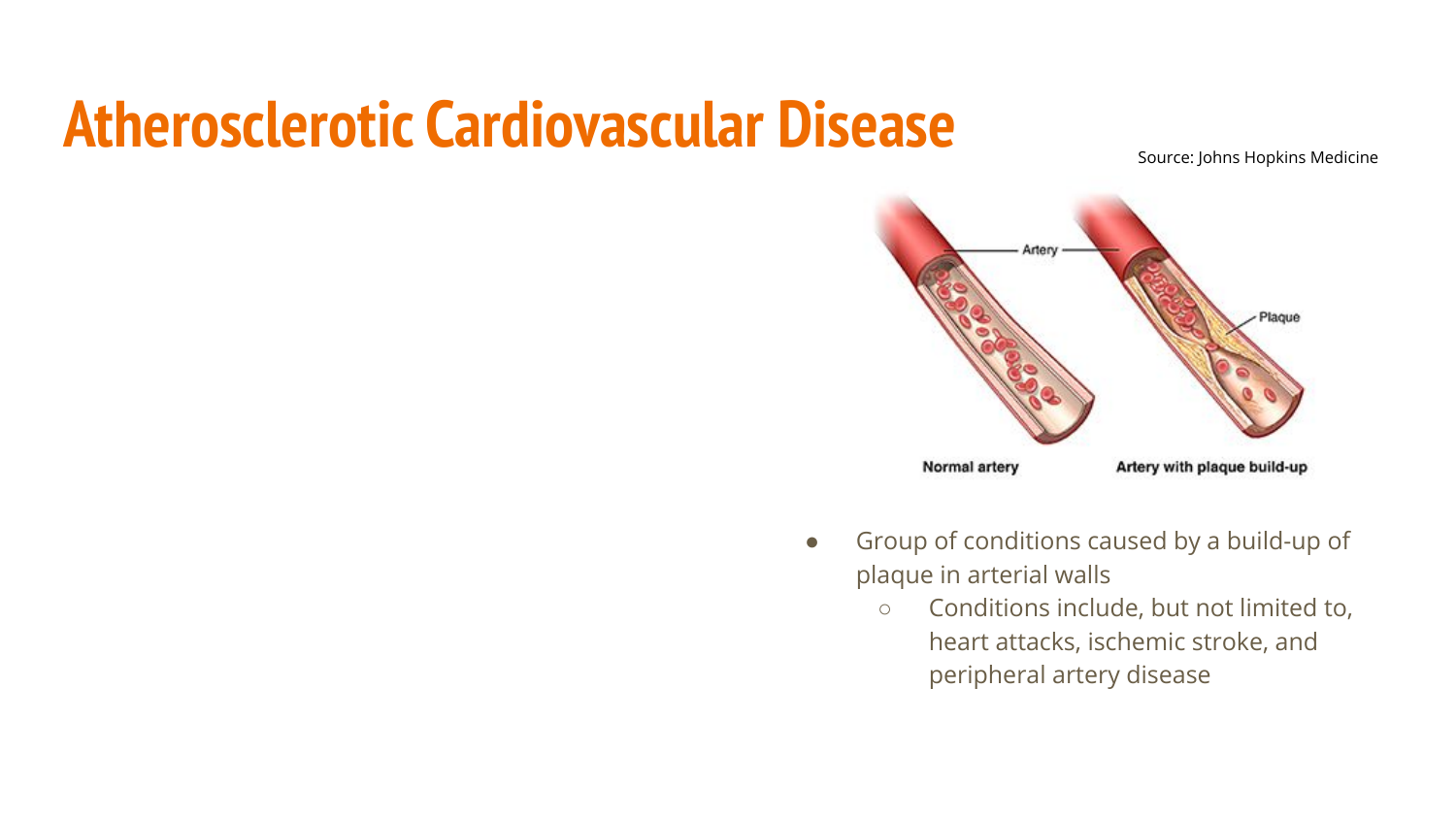### **Atherosclerotic Cardiovascular Disease**

Source: Johns Hopkins Medicine

- Significance:
	- Leading cause of morbidity and mortality in the U.S.
	- African American patients = greater prevalence, lower control, and 2x of risk of stroke
		- Similar in low SFS communities
	- Major risk factors:
		- Hyperlipidemia and hypertension
- **Control** 
	- Medication adherence, unhealthy behaviors, treatment vs. prevention
	- Low cost cardiovascular drugs = potential to reduce risk by 62-88%



- Group of conditions caused by a build-up of plaque in arterial walls
	- Conditions include, but not limited to, heart attacks, ischemic stroke, and peripheral artery disease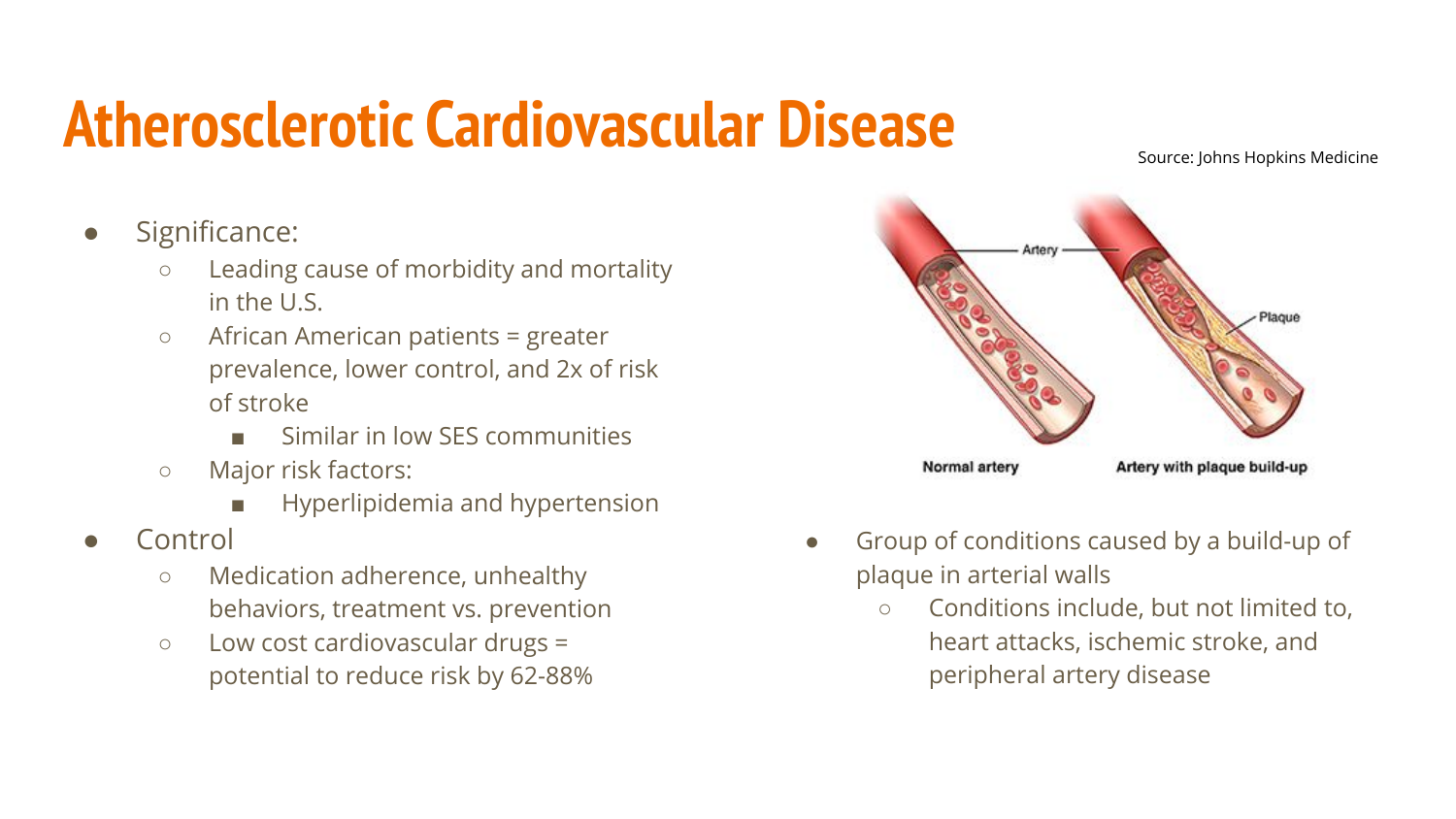## **Atherosclerotic Cardiovascular Disease (ASCVD) Initiative**

**Goal**: to conduct a series of strategically selected pilots focused on achieving reductions in ASCVD risk through improved HTN and cholesterol control

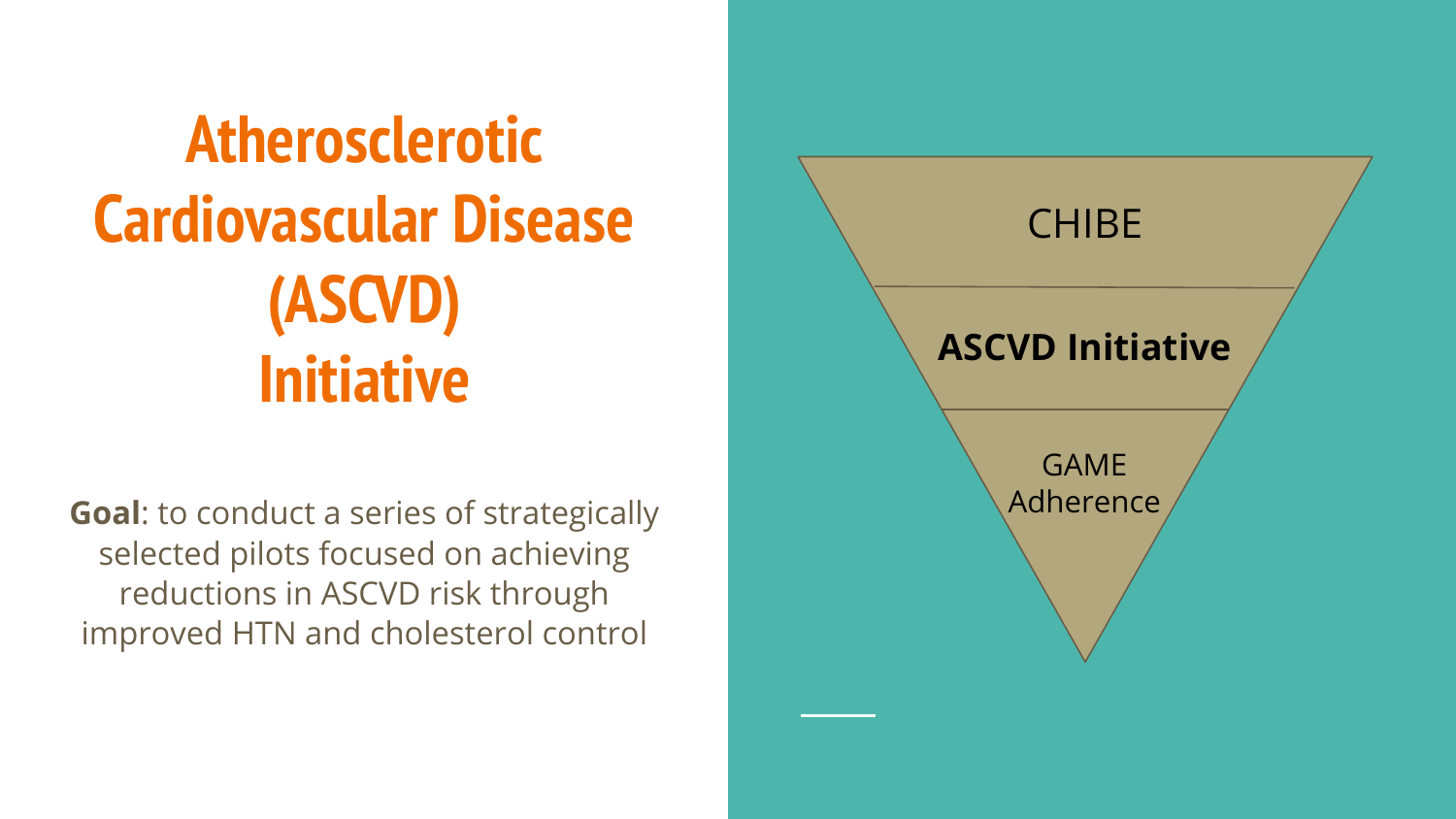- **Previous interventions to improve medication adherence:** 
	- 45 studies
		- Improvements, but not mass scale
		- Labor- and personnel-intensive

### **● → Behavioral economics**

- Previously successful in helping patients achieve desired behaviors for better health outcomes
	- E.g. physical activity
	- Less resource-intensive

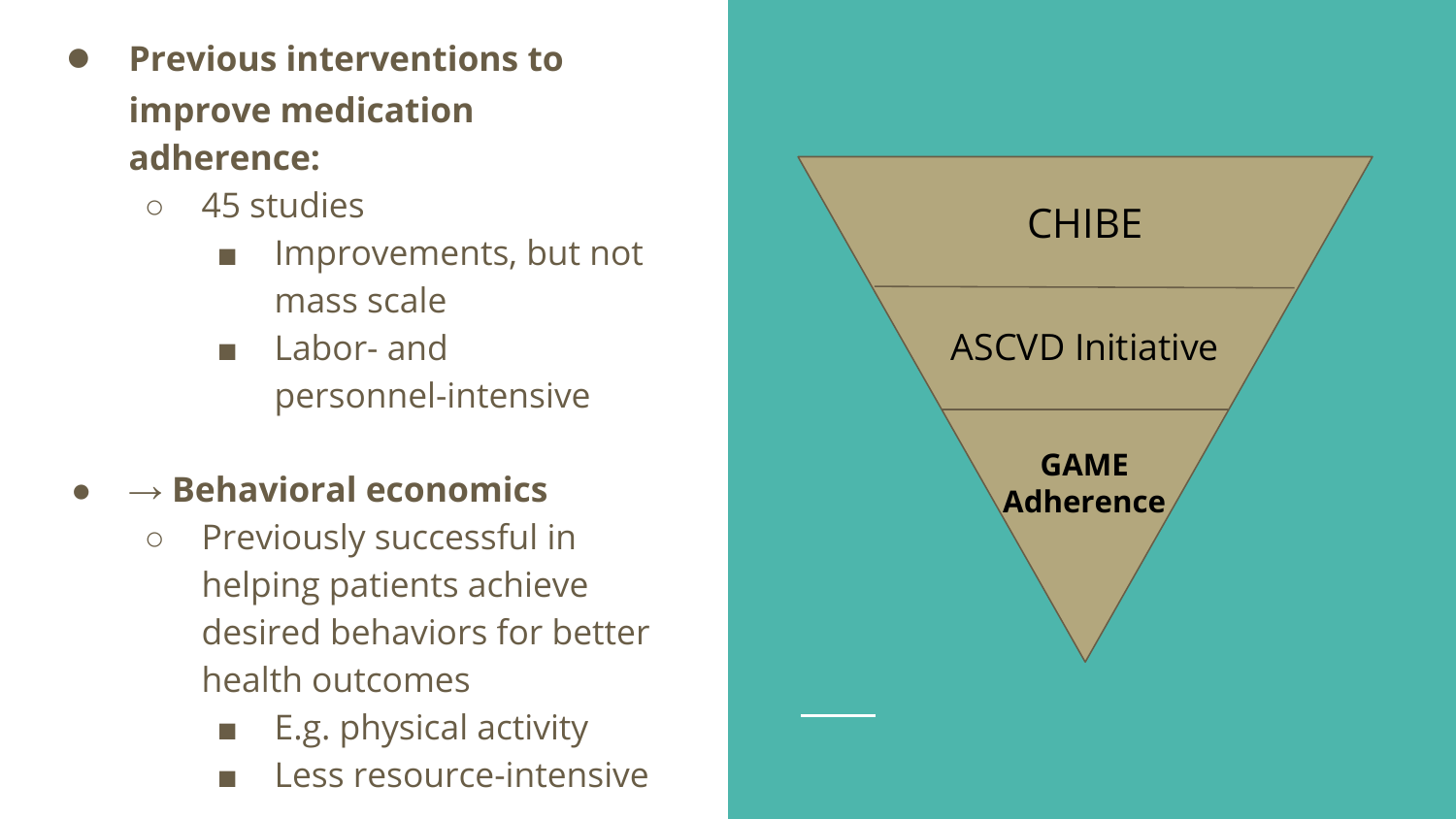## **Gamification and Social Incentives to Augment Medication (GAME) Adherence**

**Goal:** test the effectiveness of a **behavioral economic-enhanced gamification intervention** paired with **social support** to **improve medication adherence** in patients with hypertension and hyperlipidemia in West and Southwest Philadelphia

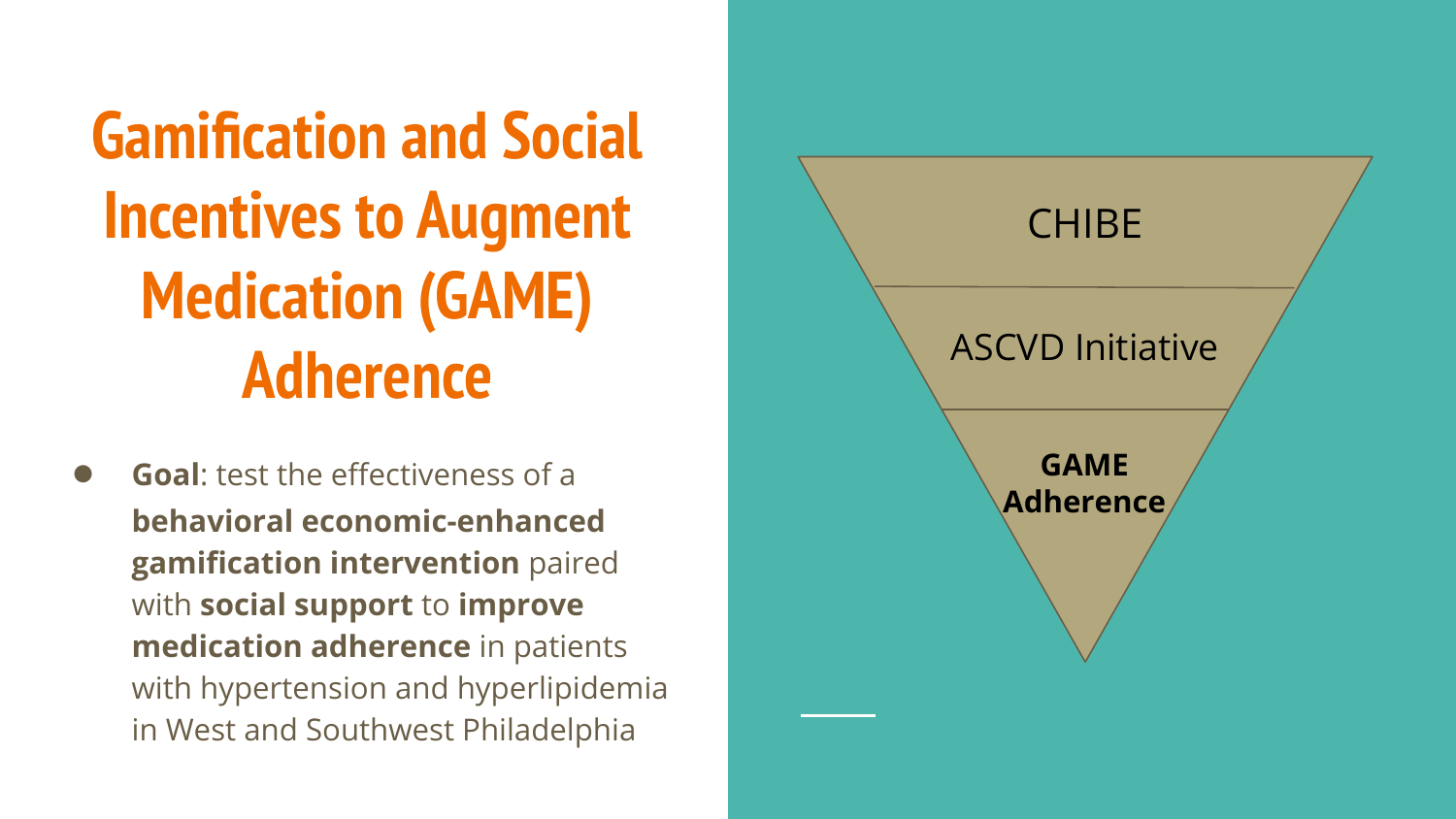## **Study Design**

- 18 weeks
- $\bullet$  N = 84
	- West and Southwest Philadelphia
- Hypertension, hyperlipidemia, and low control
- Randomized to one of three arms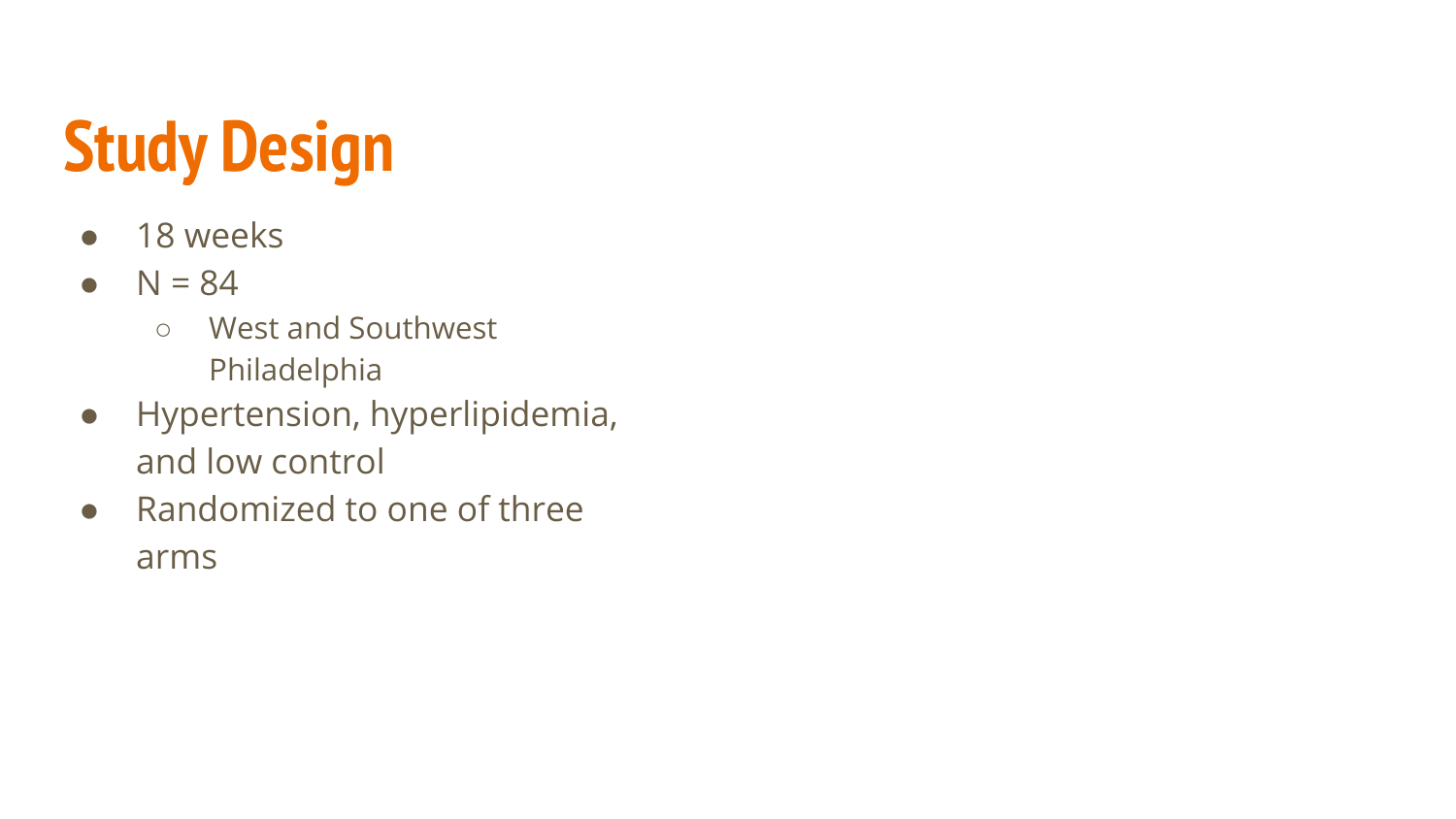#### Table 2: Provider and Patient Interventions to be Refined for use in ASCVD Risk Reduction Trial **Provider interventions:**

| Concept                        | Brief summary of potential intervention                                                                                                           |  |
|--------------------------------|---------------------------------------------------------------------------------------------------------------------------------------------------|--|
| Enhanced active<br>choice      | Use pre-pended orders in EHR based on guidelines to address care gaps<br>such as failure to initiate or intensify statins or anti-HTN treatments. |  |
| Social norming and<br>feedback | Provide feedback to providers on how their prescribing rates compare<br>with others. Feedback given monthly outside of face to face visits.       |  |
| <b>Patient interventions:</b>  |                                                                                                                                                   |  |
| Social supporter               | Each participant asked to sign up a social supporter who receives reports<br>on medication adherence and BP using bidirectional text messaging    |  |
| Social accountability          | Adherence reported to prescribing clinician at regular intervals                                                                                  |  |
| Gamification                   | Behavioral economic approach to motivate performance including<br>endowing with status, loss aversion, regret aversion, goal gradients            |  |
| Clinical backup                | Nurse support if BP/ medication adherence suboptimal (stepped care)                                                                               |  |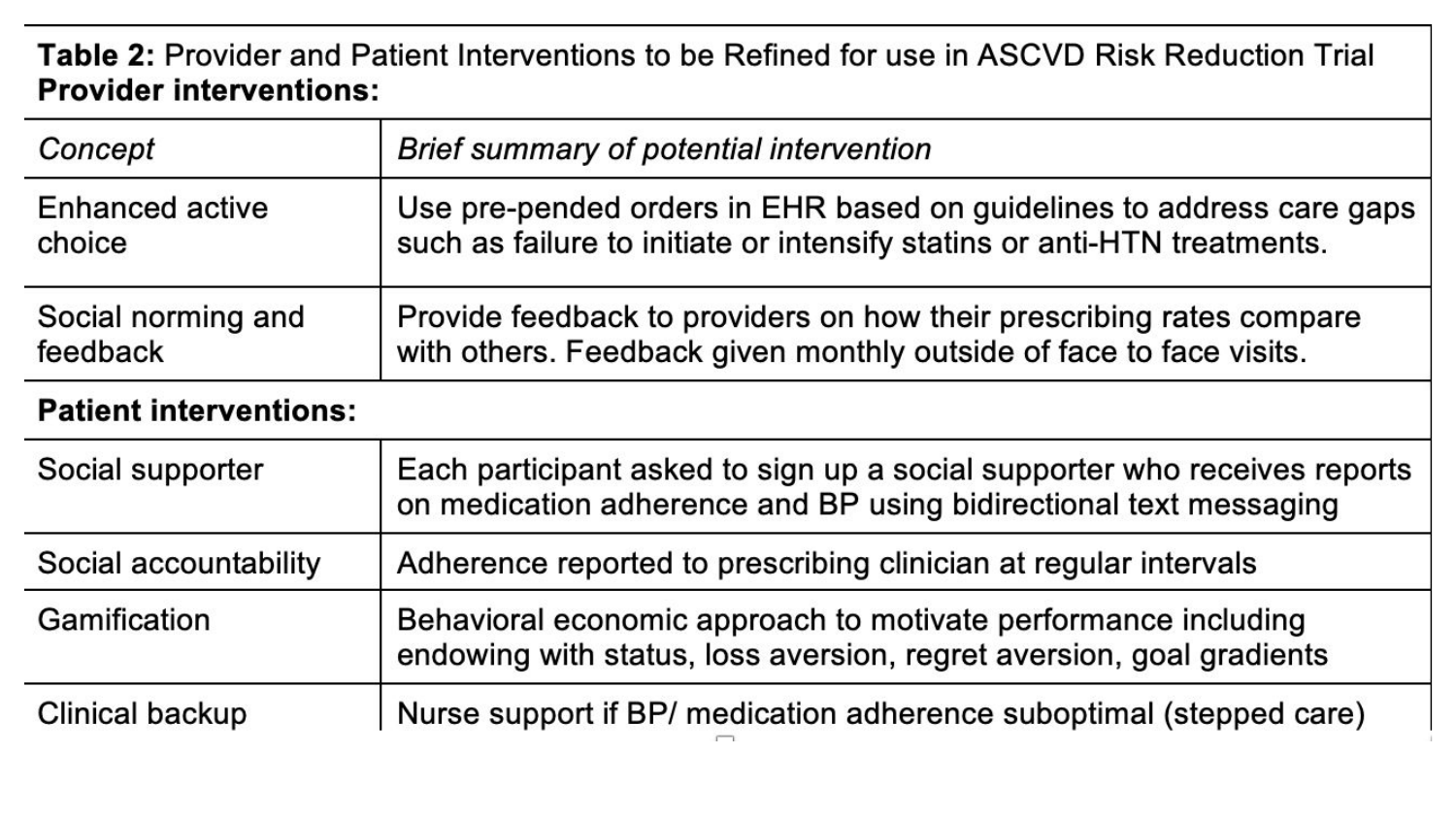#### Table 2: Provider and Patient Interventions to be Refined for use in ASCVD Risk Reduction Trial **Provider interventions:**

| Concept                | Brief summary of potential intervention                                  |  |
|------------------------|--------------------------------------------------------------------------|--|
| <b>Enhanced active</b> | Use pre-pended orders in EHR based on guidelines to address care gaps    |  |
| choice                 | such as failure to initiate or intensify statins or anti-HTN treatments. |  |
| Social norming and     | Provide feedback to providers on how their prescribing rates compare     |  |
| feedback               | with others. Feedback given monthly outside of face to face visits.      |  |

#### **Patient interventions:**

| Social supporter | Each participant asked to sign up a social supporter who receives reports<br>on medication adherence and BP using bidirectional text messaging |  |  |
|------------------|------------------------------------------------------------------------------------------------------------------------------------------------|--|--|
|                  | Social accountability Adherence reported to prescribing clinician at regular intervals                                                         |  |  |
| Gamification     | Behavioral economic approach to motivate performance including<br>endowing with status, loss aversion, regret aversion, goal gradients         |  |  |
| Clinical backup  | Nurse support if BP/ medication adherence suboptimal (stepped care)                                                                            |  |  |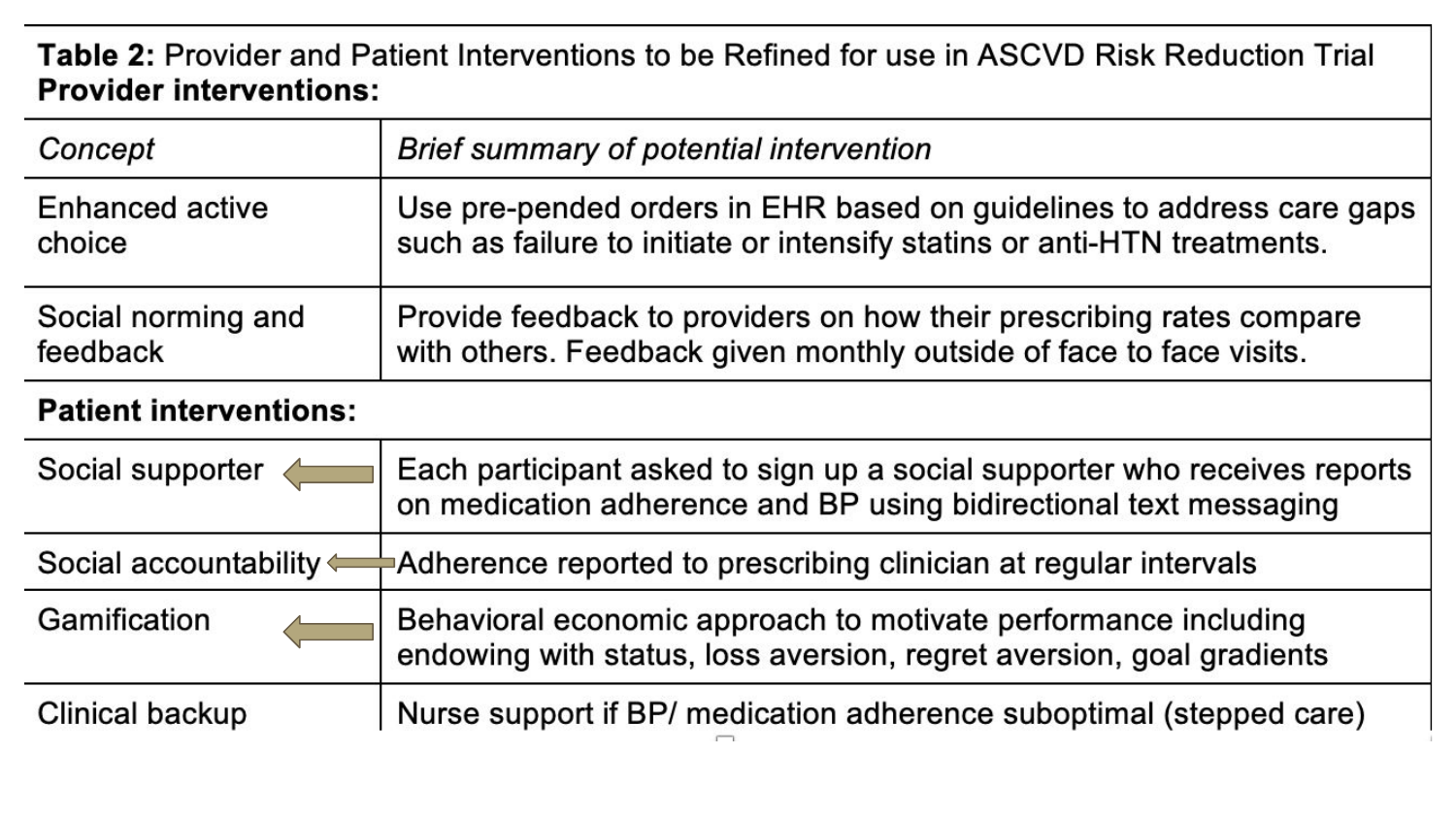### **Study arms**

|                                                        | Arm 1: Control                             | $\bullet$                           | Daily text messages                                                                   |
|--------------------------------------------------------|--------------------------------------------|-------------------------------------|---------------------------------------------------------------------------------------|
| $\left( \begin{array}{c} \end{array} \right)^{\prime}$ | Arm 2 (+ gamification &<br>social support) | $\bullet$<br>$\bullet$<br>$\bullet$ | Daily text messages<br><b>Gamification</b><br><b>Social Support</b>                   |
| VS                                                     | Arm 3 (+ social<br>accountability)         | $\bullet$<br>$\bullet$<br>$\bullet$ | Daily text messages<br>Gamification<br>Social support<br><b>Social accountability</b> |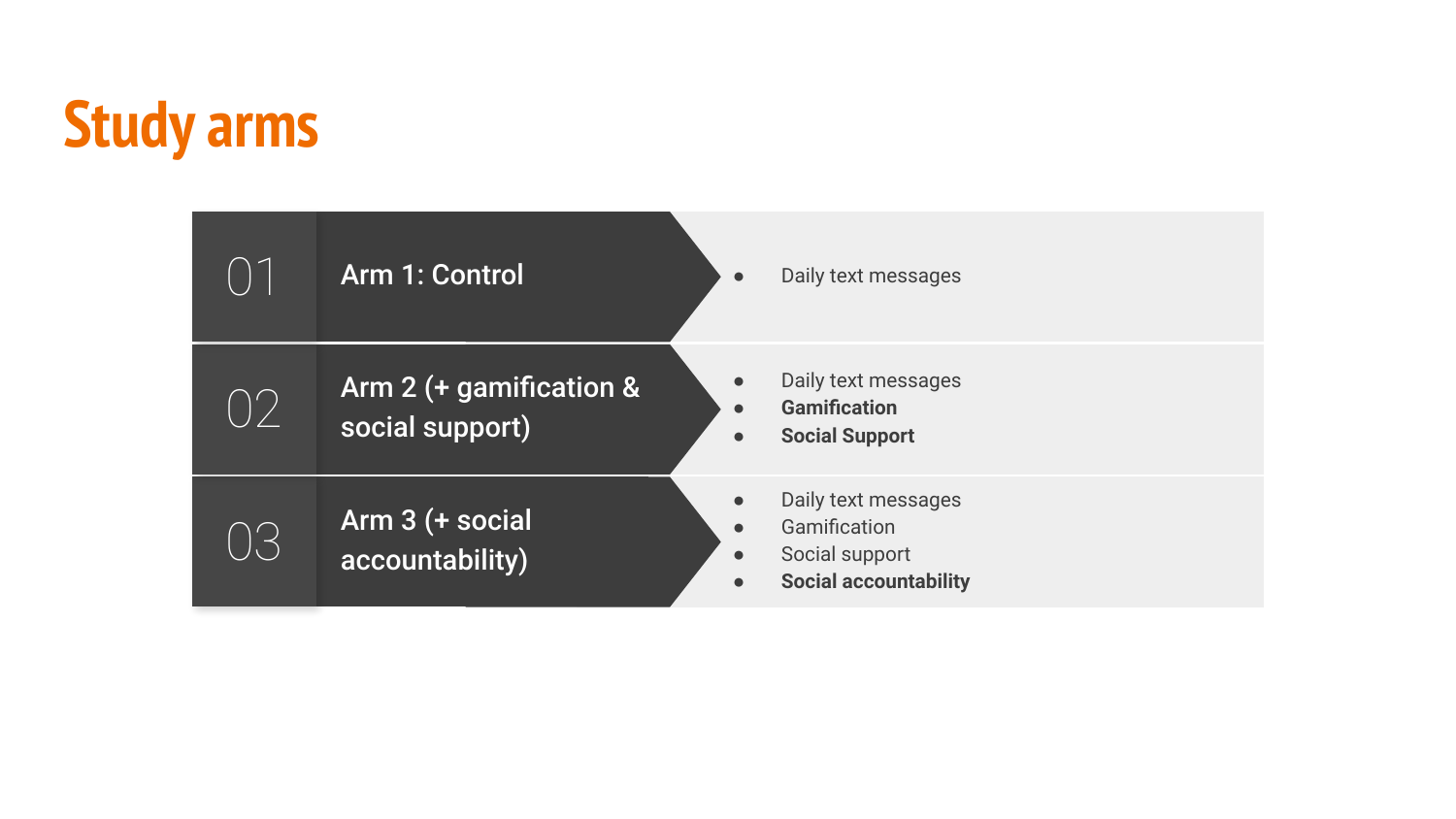### **Primary outcome:**

• Change in self-reported medication adherence

### **Secondary endpoints:**

• Change in blood pressure

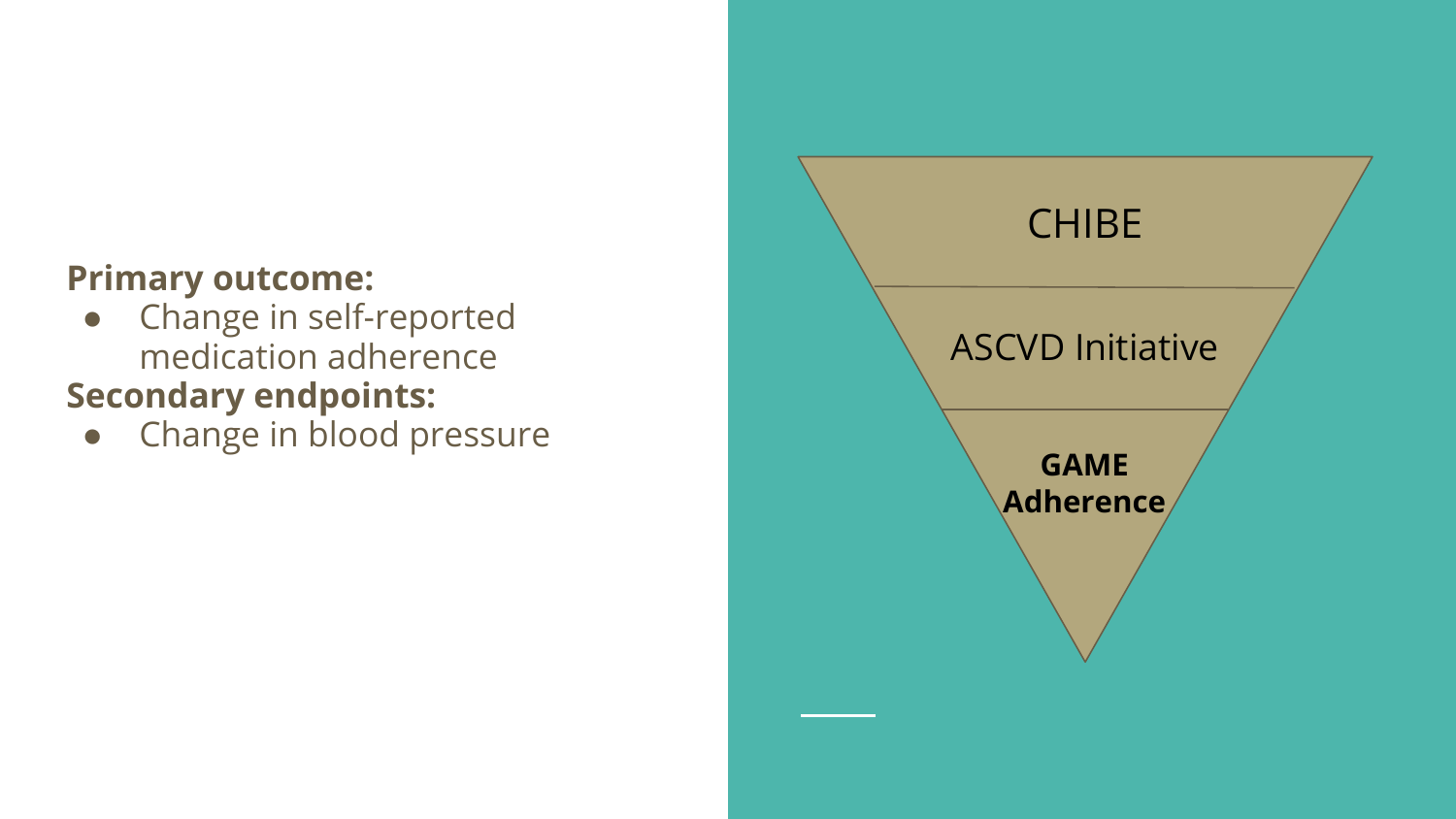### **Next Steps**

- After IRB Approval
	- Beginning the recruitment process
	- Patients will receive blood pressure cuff through mail
	- Receive \$50 to encourage participation + first prescription fill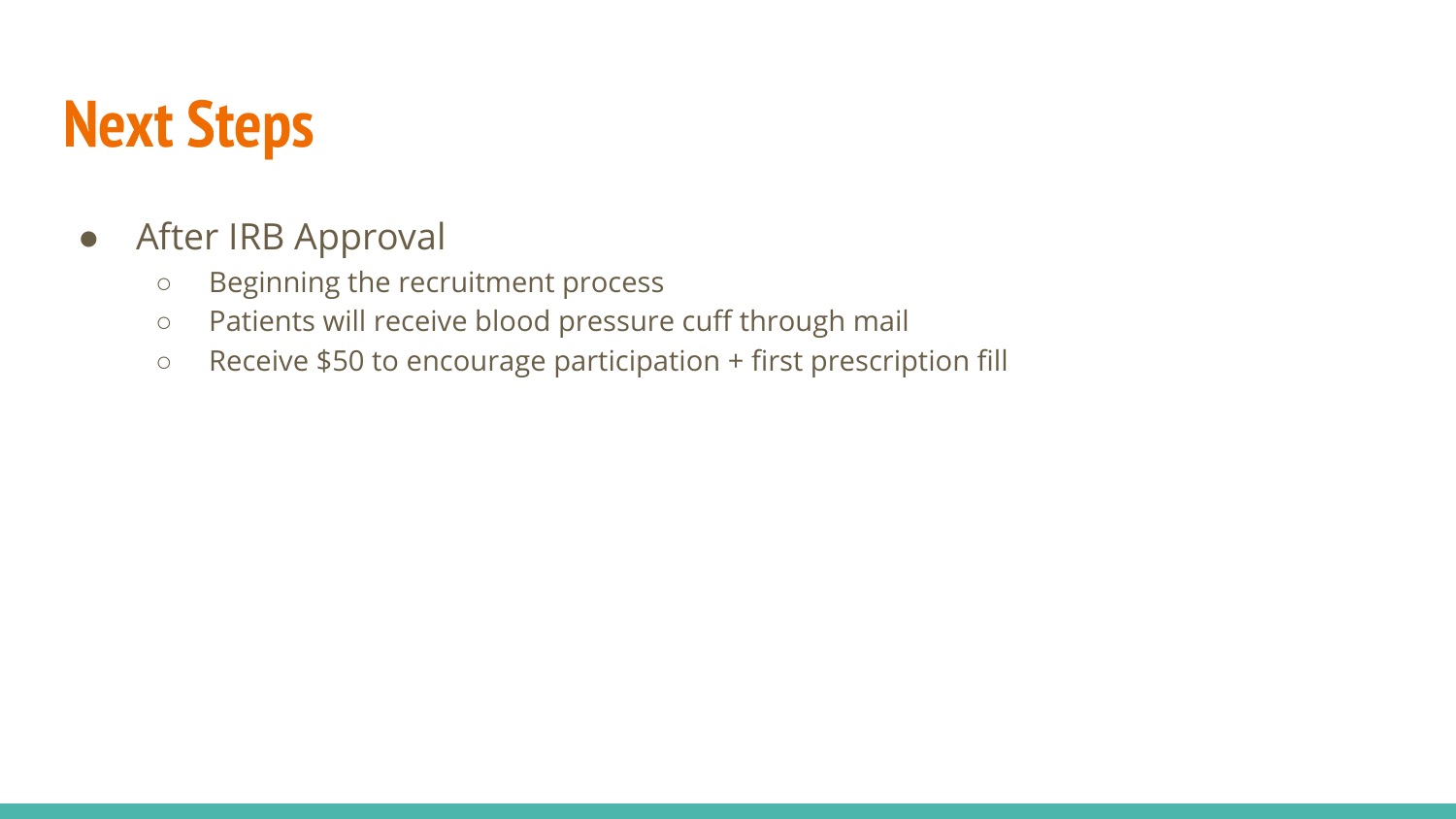### **My work**

● Helping with IRB documents

 $\bullet$ 

- Drafting the protocol
- Informed consent form
- Way to Health document